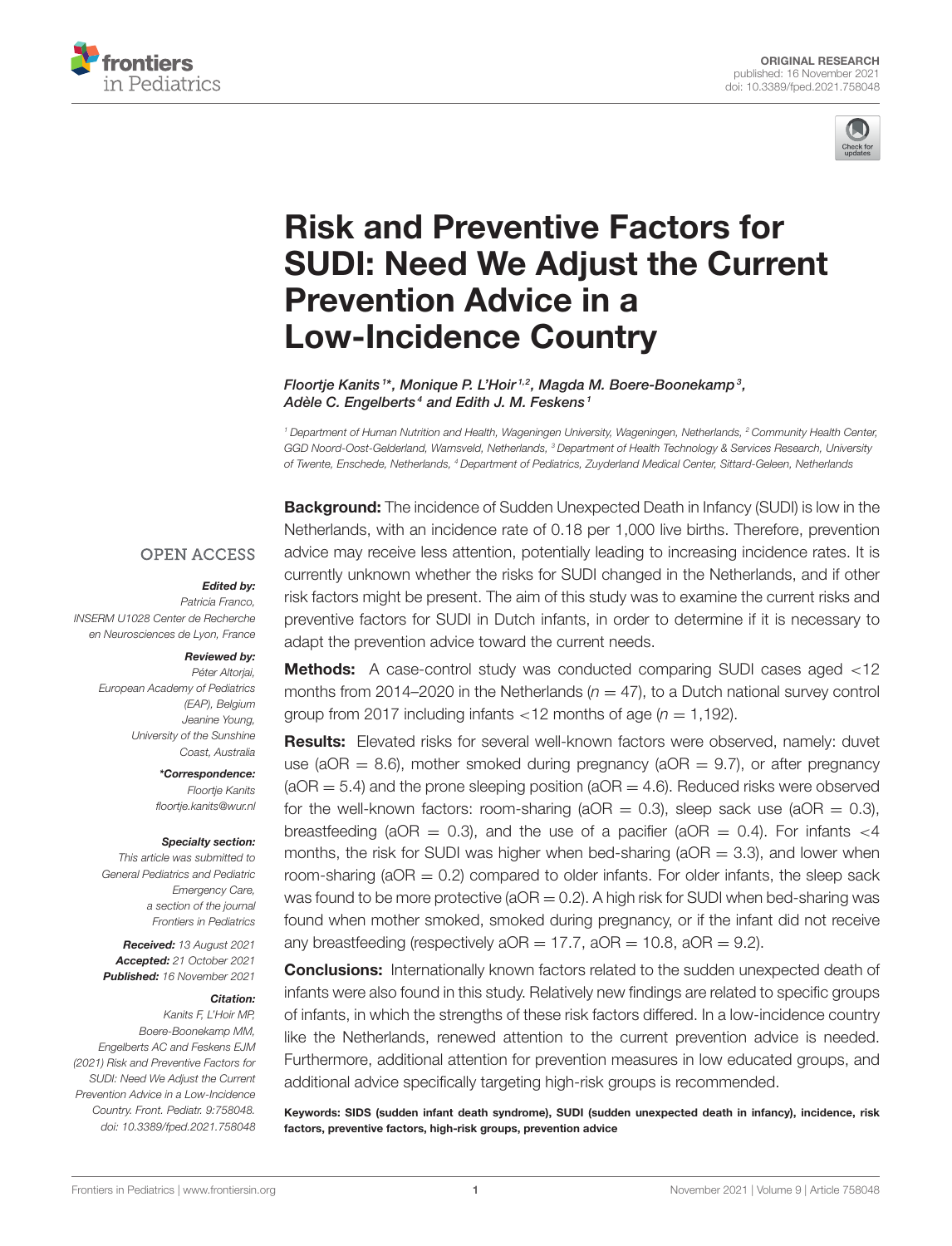# INTRODUCTION

Sudden Unexpected Death in Infancy (SUDI) is a broad term used to describe the sudden unexpected death of an infant without an apparent cause, which includes Sudden Infant Death Syndrome (SIDS). SIDS is "the sudden unexpected death of an apparently healthy infant under one year of age that remains unexplained after a thorough case investigation, including performance of a complete autopsy with ancillary testing, examination of the death scene, and review of the clinical history," and often occurs during an unobserved sleep period [\(1,](#page-7-0) [2\)](#page-7-1). Taylor et al. [\(3\)](#page-7-2), proposed a set of six codes from the International Classification of Diseases-10 (ICD-10), to encompass the majority of SUDI in eight high-income countries, to ensure better international comparison. This set includes SIDS (R95), and for example accidental suffocation or strangulation in bed (W75) and other ill-defined and unspecified causes (R99).

Both the incidence of SIDS and SUDI have largely declined in high-income countries since the 1980s, when the advice was given not to place infants to sleep prone [\(4\)](#page-7-3). Between 2002 and 2010, low incidence rates were observed in the Netherlands (0.19 per 1,000 live born infants) [\(3\)](#page-7-2). Nevertheless, 31 infants died suddenly and unexpectedly in 2019, of which 13 were classified as SIDS [\(5\)](#page-7-4). The loss of a child is considered among the worst experiences in life, and the traumatic aspect of the unexpected death leads to great parental grief and psychological burden [\(6\)](#page-7-5). Parents experience intense feelings of responsibility and failure in their role as parents, and most of these difficulties are underrecognized and unaddressed.

Various risk factors, as well as preventive factors for SUDI have been recognized internationally over the years [\(7\)](#page-7-6). These findings have been incorporated in specific prevention programs, which have contributed greatly to the decrease in incidence. Risk factors can be divided in unavoidable and avoidable factors. Unavoidable risk factors are the infant's young age, male gender, being second or later born, and born small for gestational age and/or prematurely. Potentially avoidable risk factors include the prone and side sleeping position, unsafe bedding, parental smoking, and unsafe sleeping places, including bed-sharing. Preventive factors include breastfeeding, appropriate sleep sack use, consistent pacifier use, and room-sharing in a separate bed. These factors are incorporated in the Dutch guideline for the prevention of SUDI [\(8\)](#page-7-7). The most recently updated prevention campaign in The Netherlands is that of The Dutch Consumer Safety Institute (Veiligheid NL), which focuses on "The four of Safe Sleeping": sleeping supine, in an own cot or crib, in a well-fitting sleep sack, and in an empty bed without soft materials [\(9\)](#page-7-8).

SUDI prevention advice in the Netherlands is successively offered by the midwife, the maternity nurse and the preventive child healthcare physician and nurse, and is characterized by a continuous supply of information and care. The organization and approaches of youth healthcare (YHC) differ between countries [\(10\)](#page-7-9). In the Netherlands, the YHC includes free governmentally established preventive care for all children 0–18 years of age, provided by professionals who monitor growth and development of children, and carry out the vaccination program. With regard to the first year of life, infants and their parent(s) have 6–8 consultations with the preventive child healthcare center (PCHC). PCHC attendance during the first year of life is high in the Netherlands. This preventive system, together with obstetric and maternity care, offers many opportunities to interact with parents about infant care practices.

Since the incidence of SUDI is low in the Netherlands, attention for prevention can fade among parents and (professional) caregivers, as well as in governmental organizations and (public) health professionals, potentially leading to increasing incidence rates. Furthermore, parental behavior changes over time, and new trends regarding infant care arise. In 2007, the original 1996 consensus statement on SIDS prevention was rewritten into a prevention guideline. This guideline was revised in 2009 and a multidisciplinary national cooperation agreement was written in 2017 to aid implementation. The main messages remained unchanged. Studies are needed to determine if it is necessary to adapt the prevention advice toward the current needs. Therefore, this study aimed to identify risk and preventive factors for SUDI and their prevalence in Dutch infants under 12 months of age in the period 2014–2020, and to explore these factors in high-risk groups.

# MATERIALS AND METHODS

A case-control study was conducted comparing SUDI cases aged 0–12 months from 2014 to 2020 in the Netherlands, to a national survey control group from 2017.

### Data Collection

The case group consisted of SUDI cases aged 0–12 months who died in the period 2014 up to 2020 in the Netherlands, and were reported to the SUDI Expert Group of the Dutch Pediatric Society. The Expert Group consists of a group of pediatricians, pathologists, a pediatric cardiologist, pediatric physiotherapist, youth health doctor/epidemiologist, biologist, and a psychotherapist, who review the reported SUDI cases. Classification of these cases is based on the Avon clinicopathological system [\(11\)](#page-7-10). Upon consent of the parents, the pediatricians visit the families of reported SUDI cases a few weeks after their loss, and fill in an extensive questionnaire together with the parents. The Expert Group has registered these data in a database since 1996.

Data of an unmatched control group were retrieved from a Dutch national survey on safe sleeping conditions in 2017 [\(12\)](#page-7-11). For this survey, parents with an infant under 12 months old were asked to fill in an online survey via a link on a flier that was distributed among 139 PCHCs. To also include a representative number of respondents with lower socioeconomic status (SES), 21 PCHCs in areas of low SES were selected to also conduct paper questionnaires. Furthermore, via online media, parents were asked to fill in the online survey.

Previous approval process allow for the use of this deidentified data from both cases and controls.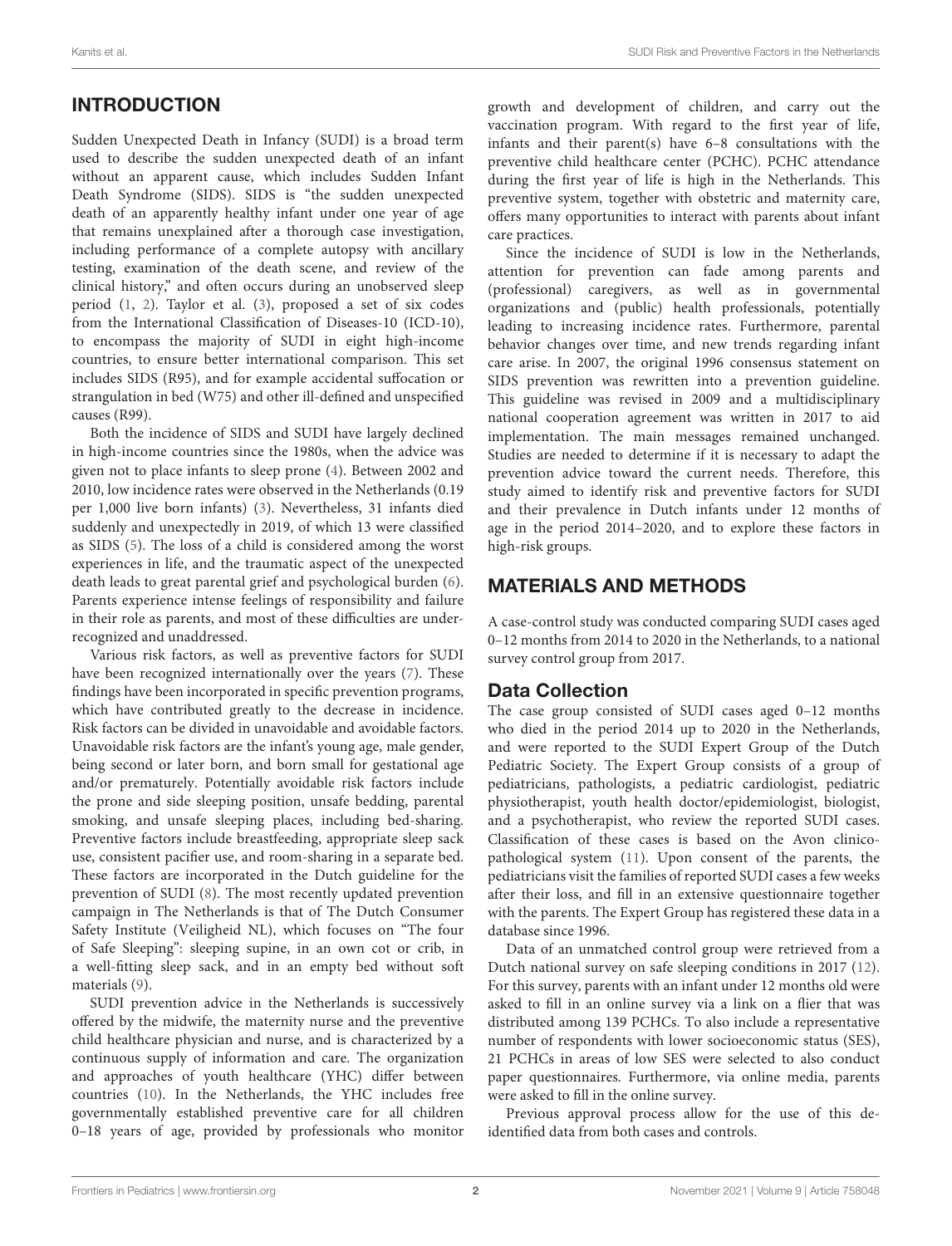### Data Assessment

For all cases and controls, the mother's migration background was defined by the country she was born in, and categorized as either Dutch or non-Dutch. The mother's education level, as indicator of SES, was defined by the highest educational level attained, categorized as low, middle, or high, based on the division used in the Netherlands [\(13\)](#page-7-12).

Unavoidable risk factors for SUDI, including infant age in months, gender, birth rank and birthweight, were assessed among cases and controls. Birth rank indicates either the first, second, or third or later born infant of the mother. Birthweight was dichotomized into under 2,500 grams (low), or 2,500 grams or higher (normal). Avoidable risk factors and preventive factors for SUDI that were assessed included: sleeping position, bed-sharing, room-sharing, duvet use, sleep sack use (wearable blanket), pacifier use, breastfeeding and maternal smoking both during and after pregnancy.

Sleeping position, i.e., placed to sleep in the prone, side or supine position, was assessed for last night (controls), or last time before death (SUDI cases). Bed-sharing was defined as sleeping with one or both parents in bed for most of the last night (controls), and sharing the sleep-surface with one or both parents when the infant was found dead (SUDI cases). The type of bedding, including a duvet and sleep sack, the infant was covered with last night was assessed for controls, and for cases it was the type of bedding when found deceased. Room-sharing for controls was assessed by the sleeping place where the infant slept most of last night, including sleeping in the parents' bedroom in an own crib or cot, or in a co-sleeper. For the cases this was assessed by the infant sleeping in the parents' bedroom, but not bed-sharing, during the last sleep. Pacifier use was assessed regarding the usual way the infant was placed to sleep for both cases and controls. Infant feeding type and smoking of the mother were assessed at the time of filling out the questionnaire for controls, whereas for the SUDI cases this was around time of death. Breastfeeding included both exclusive breastfeeding, and breastfeeding supplemented with formula feeding. Lastly, maternal smoking during pregnancy was asked for both cases and controls.

### Data-Analysis

As the control population comprised a relatively high number of highly educated parents, data of the 2017 survey were weighted according to the education level distribution of women aged 25–45 in 2017, as retrieved from the Central Bureau of Statistics Netherlands [\(14\)](#page-7-13). This resulted in the following weighting factors: 0.936 for low education level; 1.292 for medium education level; and 0.867 for high education level.

Firstly, background characteristics of SUDI cases and their weighted survey controls were generated. Secondly, prevalence of risk and preventive factors among both cases and controls were presented. With Logistic Regression analyses, Odds Ratios (ORs) with 95% Confidence Intervals (CI) were calculated. Adjusted ORs (aORs) were calculated to correct for potential confounding of non-modifiable factors related to SUDI risk (age, gender, birthweight and birth rank). Data on aORs, combined with the prevalence of the risk factor or inverse prevalence of the preventive factor among SUDI cases, were used to calculate the Population Attributable Fraction (PAF) with the formula:  $PAF = \frac{(OR-1)}{OR} \times prevalence$ . By explaining the theoretical percentage of SUDI cases in the total population that could be attributed to the specific risk or preventive factor, the PAF provides an estimation of the relative impact on SUDI incidence that could be achieved if the risk were reduced or eliminated, while all other factors remained constant. Specific groups of infants are known to be at higher risk of SUDI when exposed to certain risk factors, and the current prevention advice might need specification for these groups. Therefore, stratified risks (ORs and aORs with 95% CIs) were calculated for infants <4 months and ≥4 months, and for infants with low and normal/high birthweight. Furthermore, the risk of bed-sharing was separately explored over various strata, as it is still unclear whether specific groups are at higher risk of SUDI when bedsharing compared to others.

# RESULTS

Between 2014 and 2020, 56 SUDI cases were reported to the Expert Group. Nine cases were excluded because of: missing date of birth [\(13\)](#page-7-12); over 12 months of age [\(4\)](#page-7-3); a cause of death was subsequently found [\(15\)](#page-7-14). Therefore, 47 SUDI cases were included in this study.

Parents of 1,209 infants participated in the national survey on safe sleeping in 2017. After weighing for education level, 1,192 controls could be used for analyses. Characteristics of the 47 cases and 1,192 weighted controls are presented in **[Table 1](#page-3-0)**. Mean age of controls was slightly older than that of cases. Furthermore, cases were more often boys, second or later born and born with low birthweight. Mothers of cases were more often non-Dutch, and lower educated compared to the mothers of controls.

**[Table 2](#page-3-1)** shows ORs and PAFs for risk and preventive factors for SUDI. All studied risk factors were found to have a higher prevalence among SUDI cases compared to controls in univariate analyses, except for the factor placed in the side sleeping position. No significantly elevated risk was found for bed-sharing in the total group. The risk of SUDI for an infant placed to sleep in the prone position was 4.6 (2.1–10.3) times as high as the risk for infants placed supine. Data suggest that around 21% (PAF% = 21.4) of the SUDI cases could possibly have been prevented if these infants had been placed supine. As over one third of mothers of SUDI cases smoked either during or after pregnancy, and aORs were respectively 9.7 (4.6–20.4) and 5.4 (2.6–11.4), high PAFs of respectively 31.3 and 28.4% were found.

All studied potential preventive factors were found to have lower prevalence among SUDI cases compared to controls. Combining ORs with the prevalence of not performing the preventive behavior resulted in varying PAFs. The highest PAF was found for room-sharing, where, if all infants had slept in the parents' bedroom, but not in the parental bed, potentially 57% of cases could have been prevented [aOR room-sharing 0.3 (0.1– 0.6)]. The lowest PAF was found for infants usually not placed to sleep with a pacifier, where the PAF was almost 34%. Infants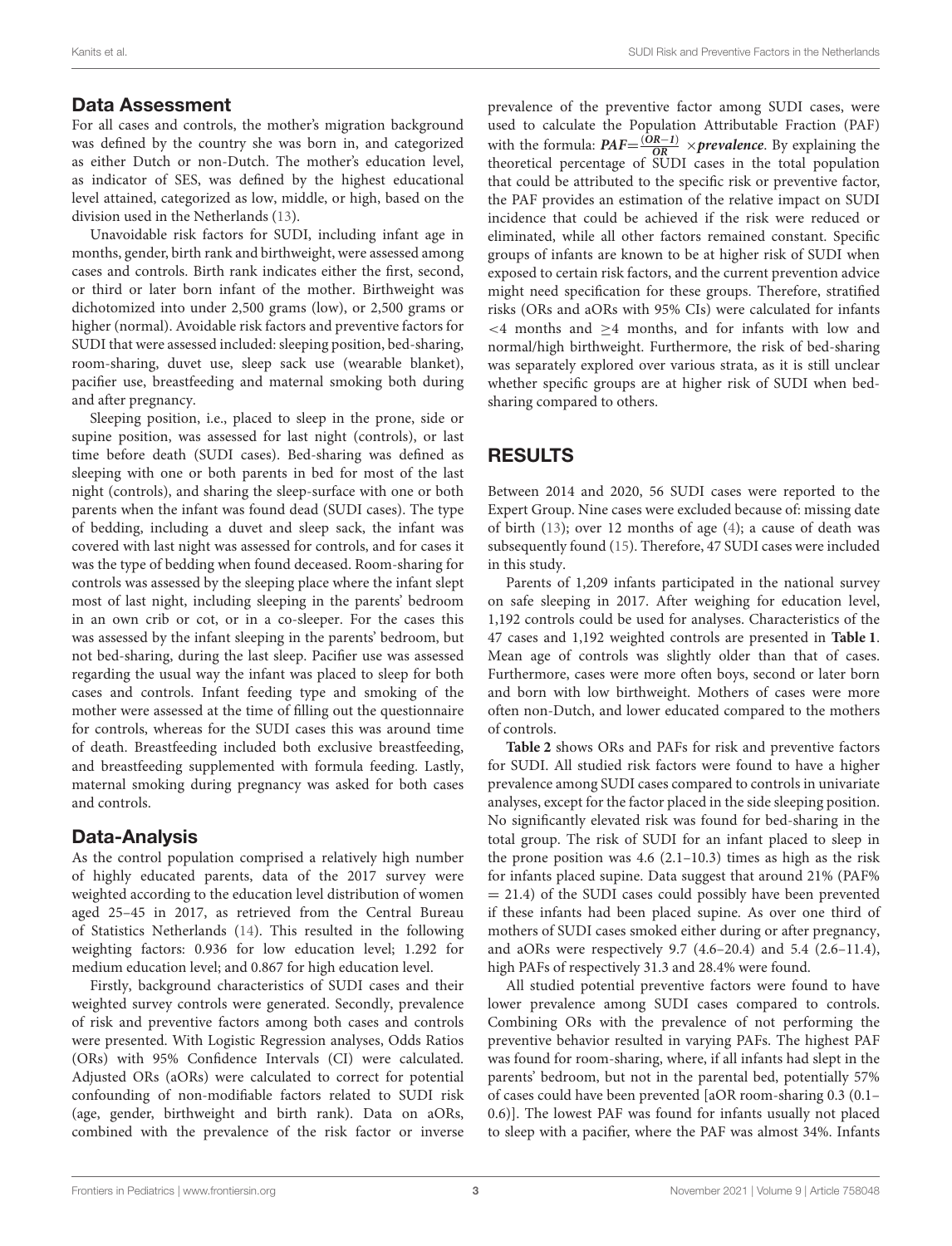#### <span id="page-3-0"></span>TABLE 1 | Characteristics of cases and controls.

|                             |                |               | <b>Cases</b><br>$n = 47$ | <b>Controls</b><br>$n = 1,192$ |            |
|-----------------------------|----------------|---------------|--------------------------|--------------------------------|------------|
| $Age^{\wedge}$              |                | $3.4 \pm 2.7$ |                          | $5.1 \pm 3.4$                  |            |
| Gender                      | Boy            | 28            | $(59.6\%)$               | 586                            | $(49.2\%)$ |
|                             | Girl           | 19            | $(40.4\%)$               | 605                            | (50.8%)    |
| Birth rank                  | First          | 14            | (32.5%)                  | 658                            | (55.2%)    |
|                             | Second         | 21            | (47.5%)                  | 375                            | (31.5%)    |
|                             | Third or more  | $\mathsf 9$   | $(20.0\%)$               | 159                            | $(13.3\%)$ |
| Birthweight                 | $\geq$ 2,500 g | 38            | $(80.9\%)$               | 1,143                          | $(95.9\%)$ |
|                             | $<$ 2,500 g    | 9             | $(19.1\%)$               | 49                             | $(4.1\%)$  |
| Migration background mother | Dutch          | 34            | (77.3%)                  | 1,032                          | $(87.0\%)$ |
|                             | Non-Dutch      | 10            | (22.7%)                  | 154                            | $(13.0\%)$ |
| Education level mother      | Low            | 6             | $(15.0\%)$               | 157                            | $(13.2\%)$ |
|                             | Middle         | 19            | (47.5%)                  | 443                            | (37.2%)    |
|                             | High           | 15            | (37.5%)                  | 591                            | $(49.6\%)$ |

Frequency and percentage of population with non-missing data for respective factors are presented. Controls are weighed for maternal education level. <sup>∧</sup>Age is presented as mean ± standard deviation.

<span id="page-3-1"></span>TABLE 2 | Prevalence in cases and controls of known risk and preventive factors for SUDI, Odds Ratio (OR), both crude and adjusted, and the Population Attributable Fraction (PAF) for the aOR.

|                                             | Cases<br>$n = 47$ | <b>Controls</b><br>$n = 1,192$ | <b>OR</b>          | Adjusted<br>OR*   | <b>PAF</b><br>(%) |
|---------------------------------------------|-------------------|--------------------------------|--------------------|-------------------|-------------------|
| <b>Risk factors</b>                         |                   |                                |                    |                   |                   |
| Position placed to sleep<br>prone vs supine | 12 (27.3%)        | 105 (8.9%)                     | $3.9(1.9 - 7.8)$   | $4.6(2.1 - 10.3)$ | 21.4              |
| side vs supine                              | $3(6.8\%)$        | 99 (8.4%)                      | $1.0(0.3 - 3.4)$   | $1.0(0.3 - 3.4)$  | $\sim$            |
| Bed-sharing<br>yes vs no                    | 7(16.3%)          | 118 (10.0%)                    | $1.8(0.8 - 4.0)$   | $2.0(0.8-4.7)$    | 8.2               |
| Duvet<br>yes vs no                          | 10 (24.4%)        | 55 (4.6%)                      | $6.6(3.1 - 14.2)$  | $8.6(3.7 - 20.2)$ | 21.6              |
| Mother smoked during pregnancy<br>yes vs no | 15 (34.9%)        | 47 (3.9%)                      | $13.1(6.5 - 26.1)$ | $9.7(4.6 - 20.4)$ | 31.3              |
| Mother smokes after pregnancy<br>yes vs no  | 15 (34.9%)        | 78 (6.6%)                      | $7.6(3.9 - 14.8)$  | $5.4(2.6 - 11.4)$ | 28.4              |
| <b>Preventive factors</b>                   |                   |                                |                    |                   |                   |
| Sleep sack<br>yes vs no                     | 9(24.3%)          | 657 (55.1%)                    | $0.3(0.1-0.6)$     | $0.3(0.1-0.7)$    | 52.0              |
| Breastfeeding<br>exclusive/mixed vs none    | 12 (26.7%)        | 494 (41.6%)                    | $0.5(0.3-1.0)$     | $0.3(0.2-0.7)$    | 48.9              |
| Room-sharing, not bed<br>yes vs no          | 10 (21.7%)        | 362 (30.6%)                    | $0.6(0.3-1.3)$     | $0.3(0.1 - 0.6)$  | 57.1              |
| Usually pacifier<br>yes vs no               | 17 (43.6%)        | 699 (58.7%)                    | $0.5(0.3 - 1.0)$   | $0.4(0.2 - 0.8)$  | 33.8              |

\*Adjusted for infant age, gender, birthweight and birth rank. Due to adjustment, a maximum of two extra missing cases was present per factor.

usually provided with a pacifier when placed to sleep had 0.4 (0.2– 0.8) times the risk of SUDI compared to those without. Infants sleeping in a sleep sack or receiving any breastfeeding had 0.3 times the risk of SUDI (95% CI 0.1–0.7 and 0.2–0.7 respectively) compared to infants who did not.

To explore risk factors (placed prone, bed-sharing, duvet) and preventive factors (sleep sack, room-sharing, pacifier) in

specific groups of infants for which the current prevention advice may require specification, stratified analyses were performed and results are summarized in **[Table 3](#page-5-0)**. For infants under the age of 4 months, the risk of SUDI when placed in the prone position was 6.9 (2.0–23.9) times as high as when placed supine, and 12.6 (0.9–168.3) times as high for infants with a birthweight under 2,500 grams. While there was no strong evidence for an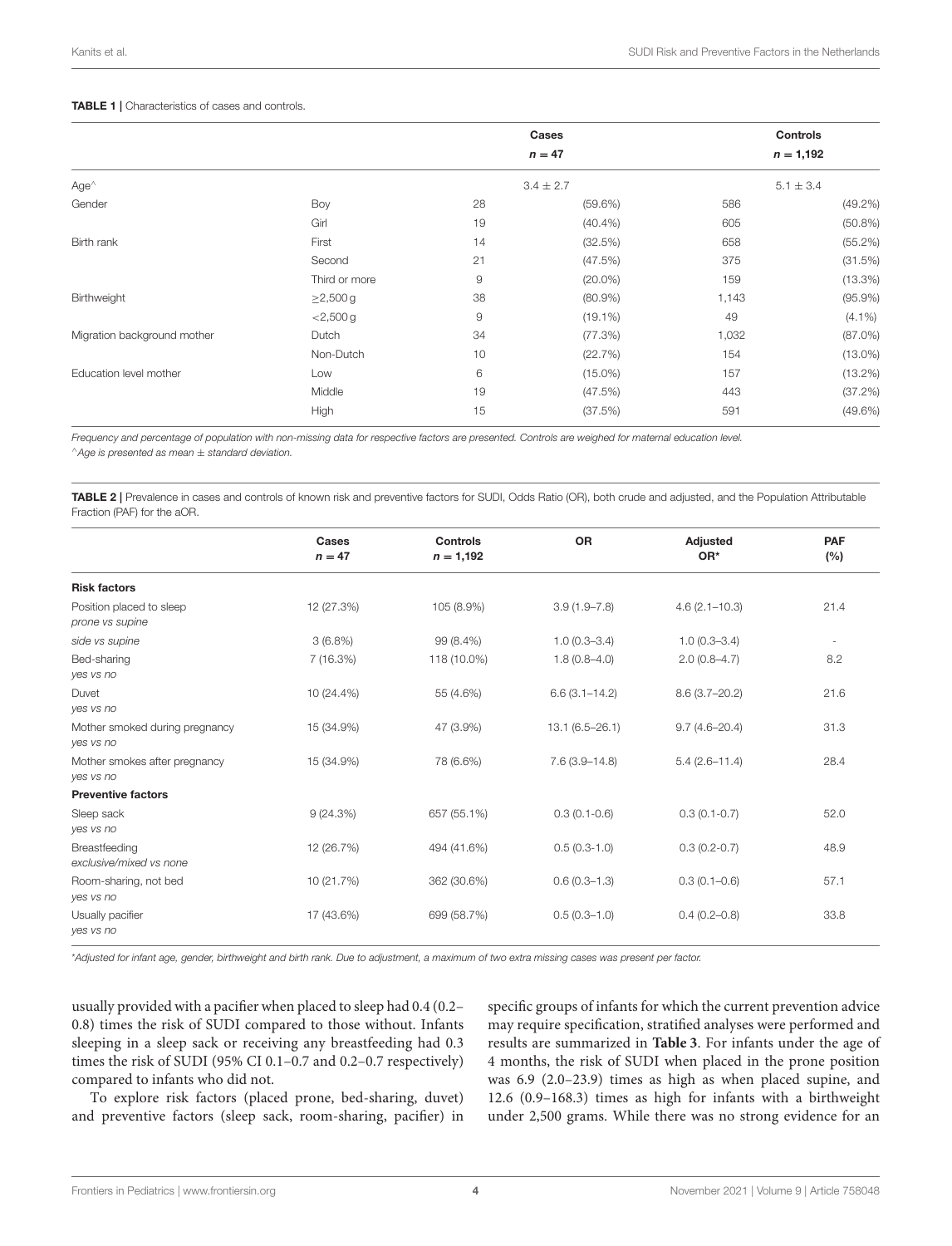increased risk of SUDI when bed-sharing for the total group, a high risk was found for infants under the age of 4 months  $[aOR =$ 3.3 (1.1–9.3)], for infants who did not receive any breastfeeding  $[aOR = 9.2 (3.0-28.6)]$ , and for infants whose mother smoked after pregnancy  $[aOR = 17.7 (1.9–162.8)]$  or during pregnancy [aOR = 10.8 (1.4–81.3)] (**[Supplementary Table 1](#page-6-0)**). Furthermore, a high risk for duvet use was observed in both the younger infants, and those with low birthweight. The preventive effect of a sleep sack was found to be greater among infants 4 months of age and older  $[aOR = 0.2 (0.1 - 0.6)]$ , compared to infants aged under 4 months  $[4OR = 0.5 (0.1–2.0)]$ . These infants under the age of 4 months also had 0.2 (0.0–0.5) times the risk of SUDI when roomsharing, which was lower than 0.6 (0.2–2.2) times the risk for the older infants.

# **DISCUSSION**

In the current study, risk and preventive factors for SUDI and their prevalence in Dutch infants under 12 months of age were identified for the period 2014–2020. Significantly elevated risks were found for infants placed under a duvet, infants whose mother smoked pre- and/or postnatally, and infants placed in the prone sleeping position. Significantly reduced risks were found for room-sharing, sleeping in a sleep sack, breastfeeding, and the usual use of a pacifier. These are internationally known factors related to the sudden unexpected death of infants [\(7,](#page-7-6) [16](#page-7-15)[–20\)](#page-7-16).

Relatively new is that the strengths of these risk factors differed among specific groups of infants. A high risk of SUDI was found for infants under 4 months of age when placed prone, bed-sharing or placed under a duvet. In these young infants, room-sharing with parent(s) greatly reduced the risk. Infants aged 4 months and older benefit most from the preventive effect of a sleep sack. For infants born with low birthweight (under 2,500 grams), sleeping in the supine position is particularly important as they are at higher risk for SUDI when placed prone. For the total group of infants, there was no strong evidence for an increased risk of SUDI when bed-sharing. However, a significantly high risk was found for young infants, infants whose mother currently smokes, or smoked during pregnancy, and infants not receiving any breastfeeding.

Besides ongoing attention for the current prevention advice, additional focus should be on risk factors with the most impact on the population risk of SUDI, assessed by the PAF which is a combination of the OR and the prevalence of the risk factor. According to the results of this study, several SUDI cases could possibly have been prevented by room-sharing of parent(s) and infant, and by placing the infant to sleep in a sleep sack. Therefore, additional attention is necessary regarding room-sharing, especially with infants under 4 months of age, and the use of a sleep sack, especially for infants over 4 months of age.

Compared to an earlier Dutch study in the period 1996–2001 [\(21\)](#page-7-17), the magnitude of risk increasing and preventive factors in the current study varies, but with overlapping confidence intervals. In terms of preventive factors, in the current study a stronger preventive effect was seen for sleeping in a sleep sack (aOR 0.3 vs. 0.7), for breastfeeding (aOR 0.3 vs. 0.5), and for pacifier use (aOR 0.6 vs. 1.0), compared to the earlier study. Data on room-sharing were not reported by De Jonge et al. [\(21\)](#page-7-17). In the Netherlands, the use of sleep sacks and pacifiers has increased over the past decades, as can be observed from the data of the control populations [\(21\)](#page-7-17). In terms of risk factors, now a higher risk of SUDI was found compared to the earlier study for sleeping prone (aOR 4.6 vs. 3.0), placed under a duvet (aOR 8.6 vs. 3.9), and smoking after pregnancy (aOR 5.4 vs. 2.7). The estimated risks for bed-sharing were comparable. No notable differences in the prevalence of prone sleeping and bed-sharing between the control populations of both studies were observed, but the use of a duvet and smoking of parents were much lower in 2017 compared to the earlier study [\(21\)](#page-7-17).

The association between bed-sharing and SUDI is subject of international debate. Although there was no strong evidence of an increased risk of SUDI for the total group in the current study when bed-sharing, the risk was estimated to be extremely high in different sub-groups, and therefore still of major concern. The prevalence of bed-sharing in the parents' bed increased in the period 2002-2017 in the Netherlands [\(12,](#page-7-11) [22\)](#page-7-18). This is especially of concern for infants under 4 months, where the associated risk of SUDI is higher, and the prevalence of bedsharing was 9.1% in 2017. The risk of bed-sharing was also higher for infants whose mother smoked. Similar results were found in a case-control study combining individual data from a European, Scottish, New Zealand, Irish and German database [\(23\)](#page-7-19). The same study also showed an increased risk of SUDI when bed-sharing with a parent who used alcohol or drugs [\(23\)](#page-7-19). As this information was lacking in the current study, we weren't able to confirm this. Furthermore, the risk of bed-sharing in the current study was increased among formula fed infants. There was no significant risk associated with bed-sharing among breastfed infant, but numbers are very small. In the Netherlands, breastfeeding prevalence is higher among high educated mothers (90% at birth, and 51% at 5 months after birth) compared to low educated parents (69% at birth, 33% at 5 months after birth) [\(24\)](#page-7-20). Also, smoking is more prevalent among low educated people (age 25–44: men 55%, women 40%) compared to high educated people (age 25–44: men 17%, women 13%) [\(15\)](#page-7-14). This indicates a cumulation of risk factors (no breastfeeding and smoking) in lower educated parents, and thereby an increased risk when bedsharing, making this an important target group for specific SUDI prevention strategies.

Most factors found in this study point in the direction of accidental suffocation, or accidental asphyxia contributing to the sudden death of an infant. Physiological studies indicate that facial obstruction in infants by e.g., soft bedding or lying face straight down, may lead to complete upper airway obstruction and/or accidental suffocation by rebreathing, and/or overheating [\(25\)](#page-7-21). In these cases, it might be assumed that the airwayprotective components of the infant's arousal response failed [\(26\)](#page-7-22). It is known that maternal smoking impairs infant arousal processes [\(27\)](#page-7-23), and higher arousal thresholds are also found among preterm born infants, infants sleeping prone, infants that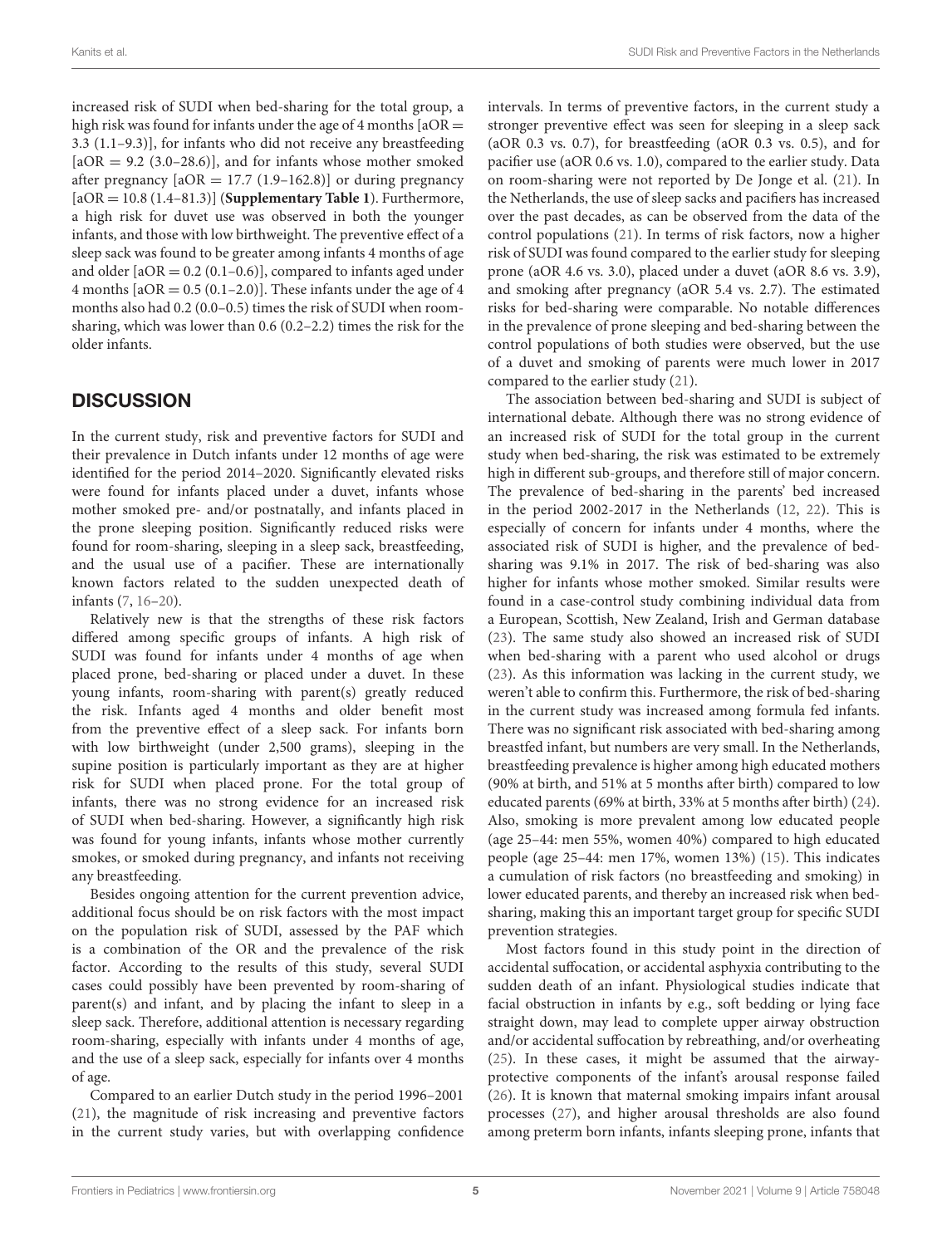<span id="page-5-0"></span>TABLE 3 | Prevalence in cases and controls of known risk and preventive factors for SUDI, stratified for age and birthweight, and the Odds Ratio (OR), both crude and adjusted in these strata.

|                                             | Cases       | <b>Controls</b> | OR                 | Adjusted OR*         |
|---------------------------------------------|-------------|-----------------|--------------------|----------------------|
| <b>Risk factors</b>                         |             |                 |                    |                      |
| Position placed to sleep<br>prone vs supine | 12 (27.3%)  | 105 (8.9%)      | $3.9(1.9 - 7.8)$   | $4.6(2.1 - 10.3)$    |
| Age < 4 mo                                  | 5(21.7%)    | 23 (4.8%)       | $6.0(2.0-17.9)$    | $6.9(2.0 - 23.9)$    |
| $Age \geq 4 mo$                             | 7 (33.3%)   | 82 (11.6%)      | $3.4(1.4 - 8.8)$   | $3.5(1.2 - 10.3)$    |
| Birthweight $<$ 2,500 gr                    | 2(22.2%)    | 3(6.3%)         | $4.1(0.6 - 28.3)$  | 12.6 (0.9-168.3)     |
| Birthweight $\geq$ 2,500 gr                 | 10 (28.6%)  | 101 (8.9%)      | $4.0(1.9 - 8.7)$   | $4.3(1.8 - 10.1)$    |
| Bed-sharing<br>ves vs no                    | 7(16.3%)    | 118 (10.0%)     | $1.8(0.8-4.0)$     | $2.0(0.8-4.7)$       |
| Age < 4 mo                                  | 6(26.1%)    | 44 (9.1%)       | $3.5(1.3 - 9.4)$   | $3.3(1.1 - 9.3)$     |
| $Age \geq 4 mo$                             | $1(5.0\%)$  | 75 (10.6%)      | $0.4(0.1 - 3.4)$   | $0.5(0.1-4.2)$       |
| Birthweight <2,500 gr                       | $1(11.1\%)$ | $3(6.2\%)$      | $1.9(0.2 - 20.4)$  | $1.4(0.1 - 21.9)$    |
| Birthweight $\geq$ 2,500 gr                 | 6(17.6%)    | 115 (10.2%)     | $1.9(0.8-4.7)$     | $2.0(0.8 - 5.0)$     |
| Duvet<br>ves vs no                          | 10 (24.4%)  | 55 (4.6%)       | $6.6(3.1 - 14.2)$  | $8.6(3.7 - 20.2)$    |
| Age < 4 mo                                  | $7(30.4\%)$ | 12 (2.5%)       | 16.6 (5.8–47.5)    | 17.6 (5.3–57.8)      |
| $Age \geq 4 mo$                             | 3(16.7%)    | 43 (6.1%)       | $3.1(0.9 - 11.2)$  | $5.6(1.4 - 22.4)$    |
| Birthweight <2,500 gr                       | 3(42.9%)    | $2(4.1\%)$      | 16.2 (2.1-122.6)   | 386.5 (2.0-74,013.4) |
| Birthweight ≥2,500 gr                       | 7 (20.6%)   | 53 (4.6%)       | $5.3(2.2 - 12.8)$  | $7.1(2.8 - 18.1)$    |
| <b>Preventive factors</b>                   |             |                 |                    |                      |
| Sleep sack<br>ves vs no                     | 9(24.3%)    | 657 (55.1%)     | $0.3(0.1 - 0.6)$   | $0.3(0.1 - 0.7)$     |
| Age < 4 mo                                  | 3(15.8%)    | 141 (29.2%)     | $0.5(0.1-1.6)$     | $0.5(0.1 - 2.0)$     |
| $Age \geq 4$ mo                             | 6 (33.3%)   | 516 (72.7%)     | $0.2(0.1 - 0.5)$   | $0.2(0.1 - 0.6)$     |
| Birthweight <2,500 gr                       | $0(0.0\%)$  | 26 (54.2%)      |                    |                      |
| Birthweight $\geq$ 2,500 gr                 | $9(29.0\%)$ | 631 (55.2%)     | $0.3(0.2 - 0.7)$   | $0.4(0.2 - 1.0)$     |
| Room-sharing, not bed<br>ves vs no          | 10 (21.7%)  | 362 (30.6%)     | $0.6(0.3 - 1.3)$   | $0.3(0.1 - 0.6)$     |
| Age < 4 mo                                  | $6(25.0\%)$ | 246 (51.5%)     | $0.3(0.1 - 0.8)$   | $0.2(0.0-0.5)$       |
| $Age \geq 4 mo$                             | 4 (18.2%)   | 116 (16.5%)     | $1.1(0.4 - 3.4)$   | $0.6(0.2 - 2.2)$     |
| Birthweight <2,500 gr                       | 5(55.6%)    | 14 (29.0%)      | $3.1(0.7-13.1)$    | $1.3(0.2 - 7.6)$     |
| Birthweight ≥2,500 gr                       | 5(13.5%)    | 348 (30.7%)     | $0.4(0.1 - 0.9)$   | $0.2(0.1 - 0.5)$     |
| Usually pacifier<br>ves vs no               | 17 (43.6%)  | 699 (58.7%)     | $0.5(0.3 - 1.0)$   | $0.4(0.2 - 0.8)$     |
| Age < 4 mo                                  | $9(45.0\%)$ | 303 (62.9%)     | $0.5(0.2 - 1.2)$   | $0.4(0.1 - 1.0)$     |
| $Age \geq 4 mo$                             | $8(42.1\%)$ | 396 (55.9%)     | $0.6(0.2 - 1.4)$   | $0.4(0.1-1.0)$       |
| Birthweight $<$ 2,500 gr                    | $3(50.0\%)$ | 31 (63.3%)      | $0.6(0.0.1 - 3.2)$ | $0.4(0.0 - 2.8)$     |
| Birthweight $\geq$ 2,500 gr                 | 14 (42.4%)  | 669 (58.5%)     | $0.5(0.3 - 1.1)$   | $0.4(0.2 - 0.8)$     |

\*Adjusted for infant age, gender, birthweight and birth rank. N cases: total = 47, <4 mo = 25 (53.2%), ≥4 mo = 22 (46.8%), <2,500 gr = 9 (19.1%), ≥2,500 gr = 38 (80.9%) N controls: total = 1,192, <4 mo = 482 (40.5%),  $\geq$ 4 mo = 710 (59.5%), <2,500 gr = 49 (4.1%),  $\geq$ 2,500 gr = 1,143 (95.9%).

are too warm/overheated and among formula-fed infants [\(28\)](#page-7-24). Some SUDI cases while bed-sharing might be designated as accidental suffocation in bed [\(29\)](#page-7-25). For infants under 4 months of age, this can be the case as they lack motor skills to escape potential threats in the parents' bed, when for example being covered with soft bedding [\(29\)](#page-7-25). Well-developed upper airway muscle tone might contribute to the prevention of airway obstruction in hazardous situations, which might be stimulated by breastfeeding and pacifier sucking [\(30](#page-7-26)[–32\)](#page-7-27). Furthermore, overlaying when sharing a surface can obstruct the airways either directly, or by inadvertent pressure on the infant's lower jaw [\(33\)](#page-7-28).

The prone sleeping position is a well-known risk factor for SUDI. Studies also identified a similar risk of the side sleep position, likely because many infants who are placed on their side can roll to the prone position, or lay with their face against (soft) bed material. Nevertheless, no elevated risk for infants being placed in the side position compared to the supine position was found in the current study. Infants with a birthweight under 2,500 gram, i.e., those born small for gestational age and/or prematurely are at higher risk when sleeping prone. The AAP guideline advises to "keep hospitalized preterm infants predominantly in the supine position, at least from 32 weeks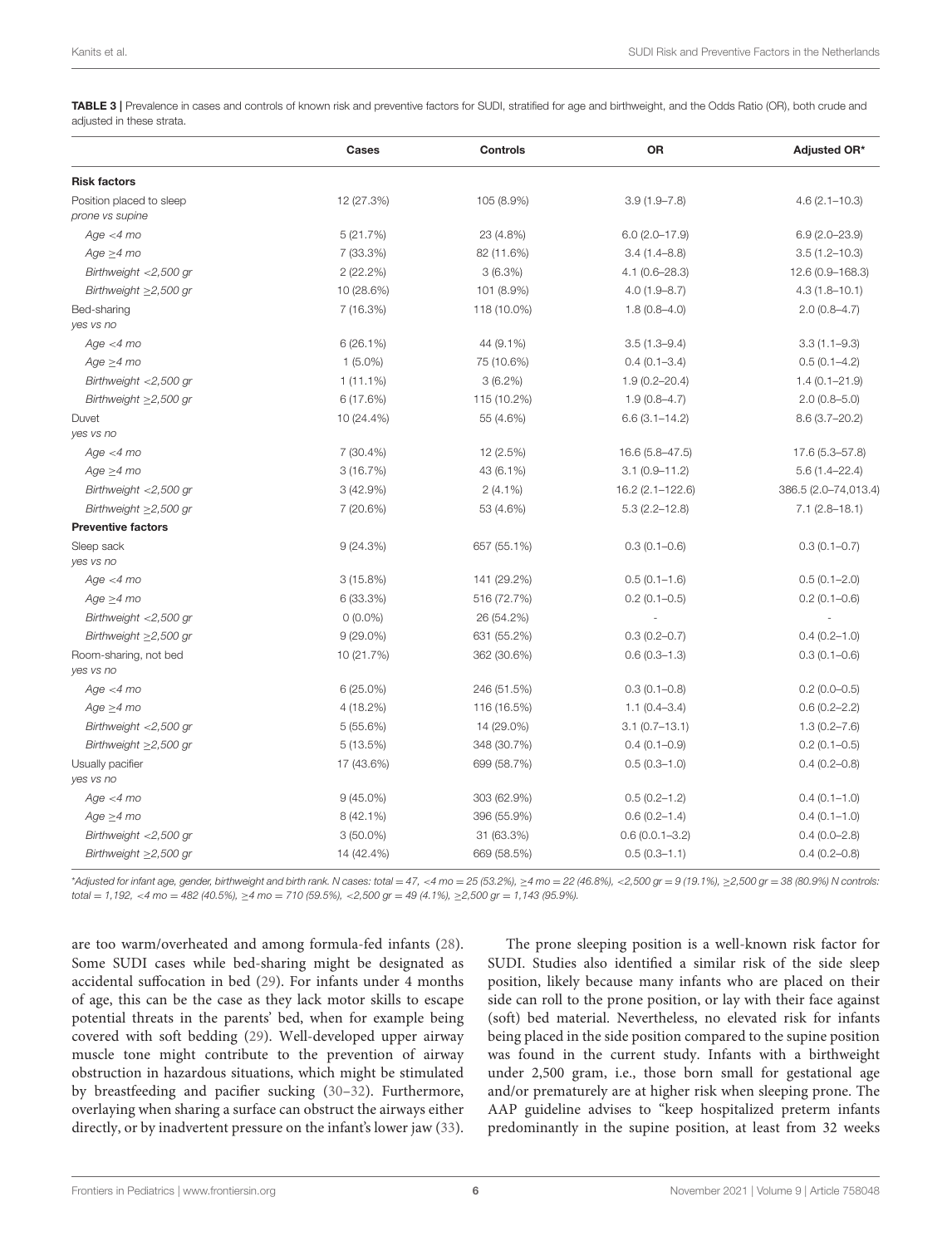gestational age onwards, so that they become acclimated to supine sleeping before discharge" [\(16\)](#page-7-15). It would be insightful to gather data if this guideline is adhered to in the Netherlands. If not, it offers opportunity for extra targeted prevention through neonatal and newborn units.

Both the use of a pacifier, and the use of a sleep sack can reduce the risk of SUDI, which may be reflected by the same mechanism of preventing infants from turning to the prone position in their cot or crib. Around the age of 5 months, most infants start rolling from the supine to the prone position, but may still have problems rolling back. This can explain the lower risk of SUDI among infants over 4 months old placed in a sleep sack, compared to younger infants: a sleep sack can delay turning over to the prone position as it hampers the infant slightly, especially in using their legs as a fulcrum to turn [\(34\)](#page-7-29). Consistent use of a pacifier may soothe the infant and support falling asleep, whereby turning prone might be inhibited. It is also suggested that pacifier sucking improves airway stabilization, and thereby contribute to the prevention of SUDI [\(35\)](#page-7-30). It should be noted that it is important that the pacifier is used consistently with every sleep [\(36\)](#page-7-31).

### Strengths and Limitations

A strength of this study is that we were able to assess multiple risk and preventive factors for SUDI among both cases and controls. The Dutch practice of having SUDI cases and their families visited at home by an Expert group pediatrician who interviews the parents and conducts an extensive questionnaire, has resulted in detailed information of the included cases. The 2017 survey used for the control population included comparable questions, which allowed for a good comparison between the groups. The control population was a good representative of the general Dutch population, however, slightly more first born infants and less infants with a non-Dutch mother were included [\(12\)](#page-7-11).

A limitation of this study is that the size of the case group is rather small. This is mainly due to the low incidence of SUDI in the Netherlands. Furthermore, SUDI cases are only reported to the SUDI expert group when parents give their consent to a visit of one of the members. As not all parents provide consent, not all SUDI cases in the Netherlands are reported to the SUDI Expert group. Underreporting seems especially to be the case for non-Dutch parents who have lost their child, what may have led to an underrepresentation of this group among the cases. The small size of the case group means that, when exploring subgroups of infants and risk factors for SUDI among these groups, there might not be enough power to show statistically significant results.

# **CONCLUSION**

While the risk of SUDI in the Netherlands is still low, the current study shows several factors that significantly increase this risk. Therefore, focus on "the four of safe sleeping" factors in the current primary prevention should be maintained. This

implies that renewed attention by midwives, maternity nurses and preventive child healthcare physicians and nurses is needed for these infant care factors. Besides, a cumulation of risk factors in low educated parents can be observed, indicating a need for additional attention for prevention measures in this group. A new selective prevention campaign regarding bed-sharing should be initiated in the PCHCs, focusing on parents of infants under 4 months of age, parents who smoke, and those who formula feed their infant. The use modern, picture driven prevention information material is recommended to reach as many groups in society as possible.

# DATA AVAILABILITY STATEMENT

The data analyzed in this study is subject to the following licenses/restrictions: Granted permission is required to access datasets. Requests to access these datasets should be directed to <https://easy.dans.knaw.nl/ui/datasets/id/easy-dataset:110196> for survey datasets, and requests for SUDI cases data should be submitted to the NODOK science committee, which can be arranged via the fourth author: [a.engelberts@zuyderland.nl.](mailto:a.engelberts@zuyderland.nl)

# AUTHOR CONTRIBUTIONS

All authors made substantial contributions to the conception, design, and interpretations of the work. FK performed the analyses of the data. All authors assisted in preparing the article, critically assessed the final version, and agree to be accountable for the accuracy and integrity of the work.

# FUNDING

This research is funded by the Wageningen University, Department of Human Nutrition and Health and Department of Consumption and Healthy Lifestyles. Furthermore, the research is financially supported by the Dutch Cot Death Parent Association (VOWK).

# ACKNOWLEDGMENTS

We wish to thank the Dutch Cot Death Parent Association (VOWK) for the support in researching the sudden loss of infants in the Netherlands. Furthermore, we wish to thank all parents that contributed to the collection of data in a very difficult time after the loss of an infant. Finally, we thank all members of the SUDI Expert Group for making home visits to the parents and collecting all data.

### SUPPLEMENTARY MATERIAL

<span id="page-6-0"></span>The Supplementary Material for this article can be found [online at: https://www.frontiersin.org/articles/10.3389/fped.](https://www.frontiersin.org/articles/10.3389/fped.2021.758048/full#supplementary-material) 2021.758048/full#supplementary-material